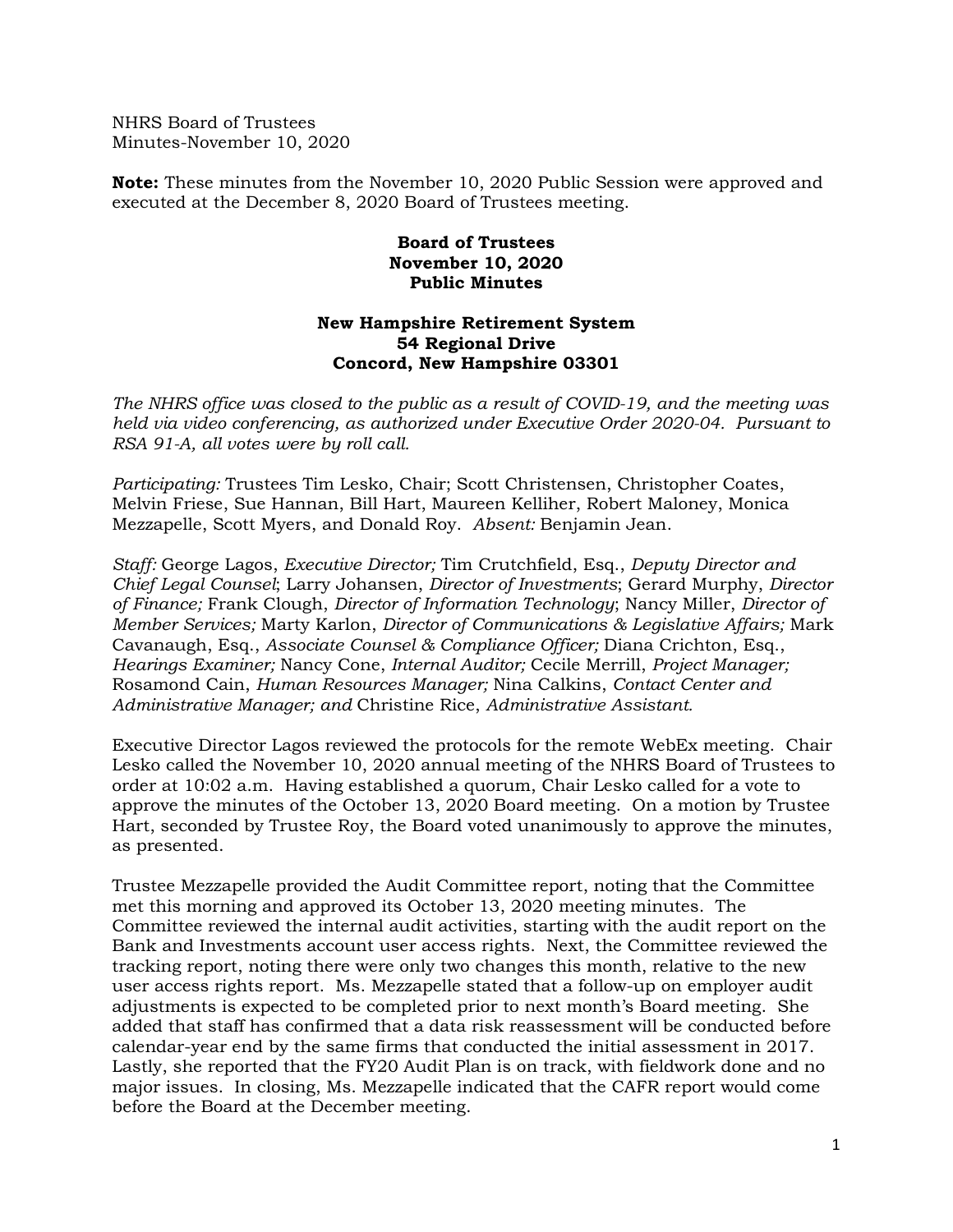Next, Trustee Roy gave the Governance Committee report, noting that the Committee met Monday, November 2, and approved its September 8, 2020 meeting minutes, followed by consideration of the System's actuarial consulting services in view of the expiration of the GRS contract as of December 31, 2020. Director of Finance Murphy summarized for the Committee the staff review of the five proposals that NHRS received in response to the RFP that was issued in August. He reported that while all of the firms were qualified for the engagement, staff recommended to retain GRS because of its responsiveness, consistent, quality work and positive, longstanding relationship with NHRS and the Board. Trustee Roy advised that the Committee reviewed the proposed contract terms with Mr. Murphy, followed by a unanimous Committee vote to recommend to the Board to retain GRS for a three-year term, with the eligibility for two, one-year extensions.

On a motion by Trustee Hannan, seconded by Trustee Myers, the Board voted unanimously to retain GRS to provide actuarial consulting services to NHRS.

Trustee Kelliher reported on the IIC meeting of October 23, 2020, stating that the IIC approved the September 18, 2020 meeting minutes. She noted that Director of Investments Johansen then gave his review of the portfolio's performance over various time-periods, and that discussion continued on the COVID-19 pandemic's effects on the System's cash flow and asset allocation.

Trustee Kelliher stated that the Committee unanimously voted to recommend to the Board that it retain ISS for institutional proxy voting services, for a five-year term, beginning December 1, 2020, with three, one-year extensions, subject to contract and legal review.

The Committee heard presentations from investment managers, Aristotle and Lazard, the finalists from the Committee's search for two non-U.S. equity managers. The Committee found both managers to be a good fit as international equity investors. It voted unanimously to hire both firms, and divide assets equally between them, following its vote to terminate its investment in a large cap fund in LSV.

Ms. Kelliher stated that the Committee also heard from private debt manager CarVal, unanimously voting to commit \$50 million to its Credit Value Fund V, subject to contract and legal review. She noted that NHRS currently invests in CarVal's Funds III and IV. Ms. Kelliher stated that the Committee also heard a presentation from private equity manager Industry Ventures and unanimously voted to commit \$50 million to its Fund IX, subject to contract and legal review. She added that the System currently invests in Industry Ventures' Funds VI and VII. Lastly, Ms. Kelliher mentioned that the Committee considered the proposed FY21 IIC meeting schedule, which will be voted upon at its meeting next week.

Director of Investments Johansen then gave an overview of the System's performance over various timeframes, referencing NEPC's Total Fund Performance Flash Report. He noted that performance improved since June 30th, with returns at 3.7% for 3 months, and 4.7% for 1 year, and substantial improvements to 3, 5, and 10 year results since June 30, 2020. However, Mr. Johansen added that because of the equity diversification away from the S&P 500 and fixed income diversification away from the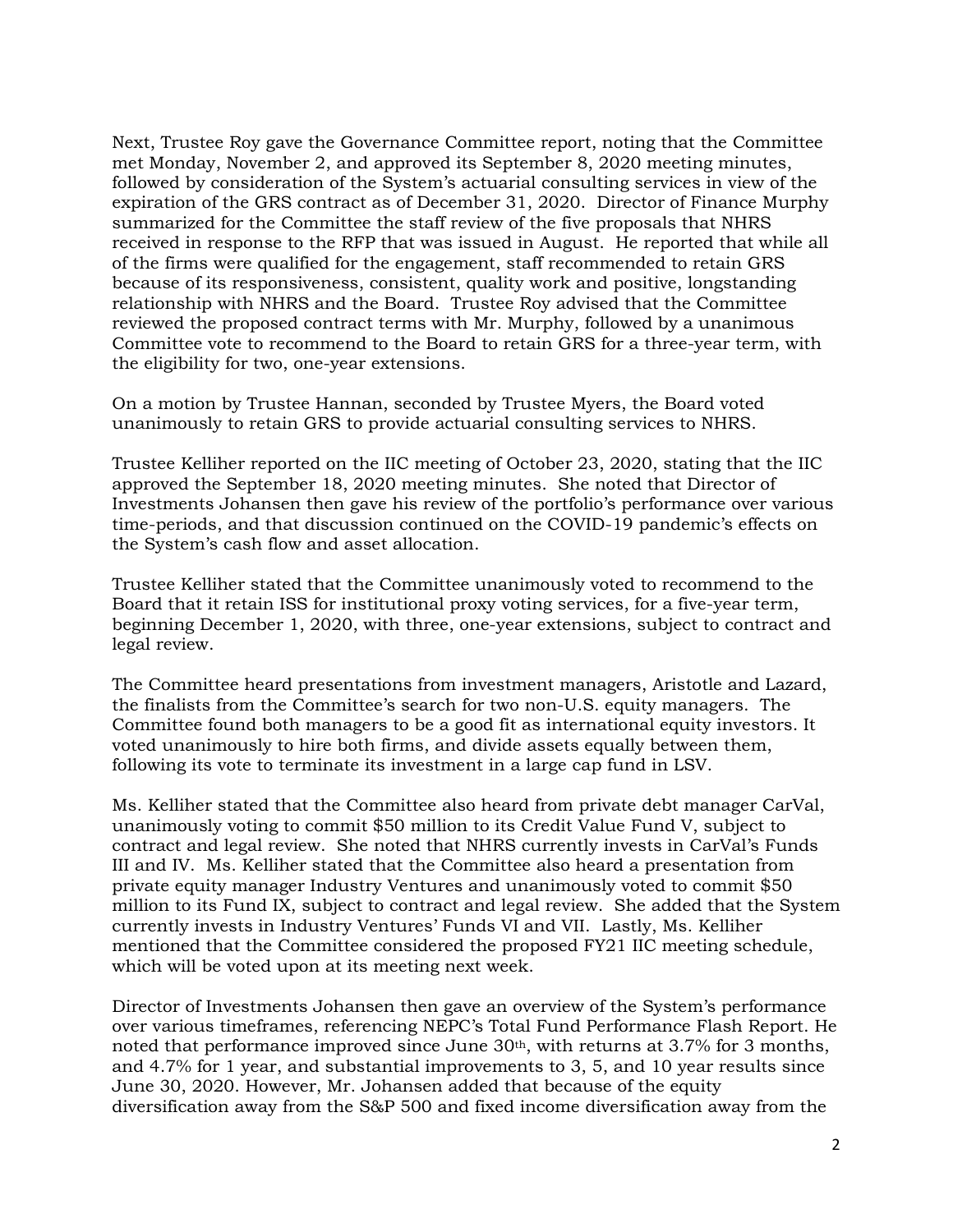Barclay's Aggregate, the System is still below benchmark. He noted that he expects that diversification will lead to outperformance in the long term. He remarked that the System's asset classes are close to target and well within permitted ranges.

Next, Mr. Johansen referenced the Institutional Proxy Voting Survey, which went out in mid-October to Glass Lewis and ISS, the System's current vendor. He explained that of the two proposals received, the IIC voted to recommend ISS, based on its relationship with NHRS, its experience, and its proposed pricing.

Chair Lesko called for a motion that the Board accept the IIC's recommendation to retain ISS to provide proxy voting services. Trustee Hart moved and Trustee Roy seconded. In response to a Trustee's request for clarification regarding the renewal rate, Mr. Johansen confirmed that the renewal rate would be lower than the expiring contract terms with ISS. The motion carried unanimously.

Next Mr. Johansen informed the Board of a recommended update to the Investment Policy to reflect the revised assumed rate of return from 7.25% to 6.75%, noting that the Committee would make a formal recommendation during its meeting on November 20. The change would be up for Trustees' approval at the December Board meeting, along with the Comprehensive Annual Investment Report (CAIR).

Following a Trustee's question about the System's historical performance of alternative investments to date, Mr. Johansen replied that it has been doing very well overall, and that through December 31, the five-year rate of return on the total program is 11.3%. He noted that while private market performance has been better than fixed income, it has not outperformed the S&P 500, noting that nothing has over the past several years. Mr. Johansen continued with his report, noting that the June 30 performance at 1-year is at 1.1%, at 20 years, the return is 5.4%, and over 25 years, returning at 7.5%.

In closing, Mr. Johansen updated the Board on the transition plan with Callan, who will replace NHRS' current investment consulting firm, NEPC, in January, and he gave an overview of the IIC's agenda for its November meeting.

At this time, Chair Lesko experienced some technical difficulties and Vice Chair Kelliher stepped in to facilitate the meeting.

Trustee Myers gave the Legislative Committee report, stating that the Committee has not met in several months, and added that the status of the legislation has not changed since the October Board meeting. With the recent election, he said the new representative-elects would have the chance to submit legislation. Trustee Myers then gave an overview of party leadership in the House, some perspective on COVID and how the Legislature could operate come January in relation to the pandemic.

Mr. Karlon, Director of Communications and Legislative Affairs, gave an update on proposed new legislation, reporting that there are about 100 LSRs to date, and noting that none relate to NHRS based on the titles. He stated that the filing period for the House runs through November 20<sup>th</sup>. With that, Trustee Myers concluded his report.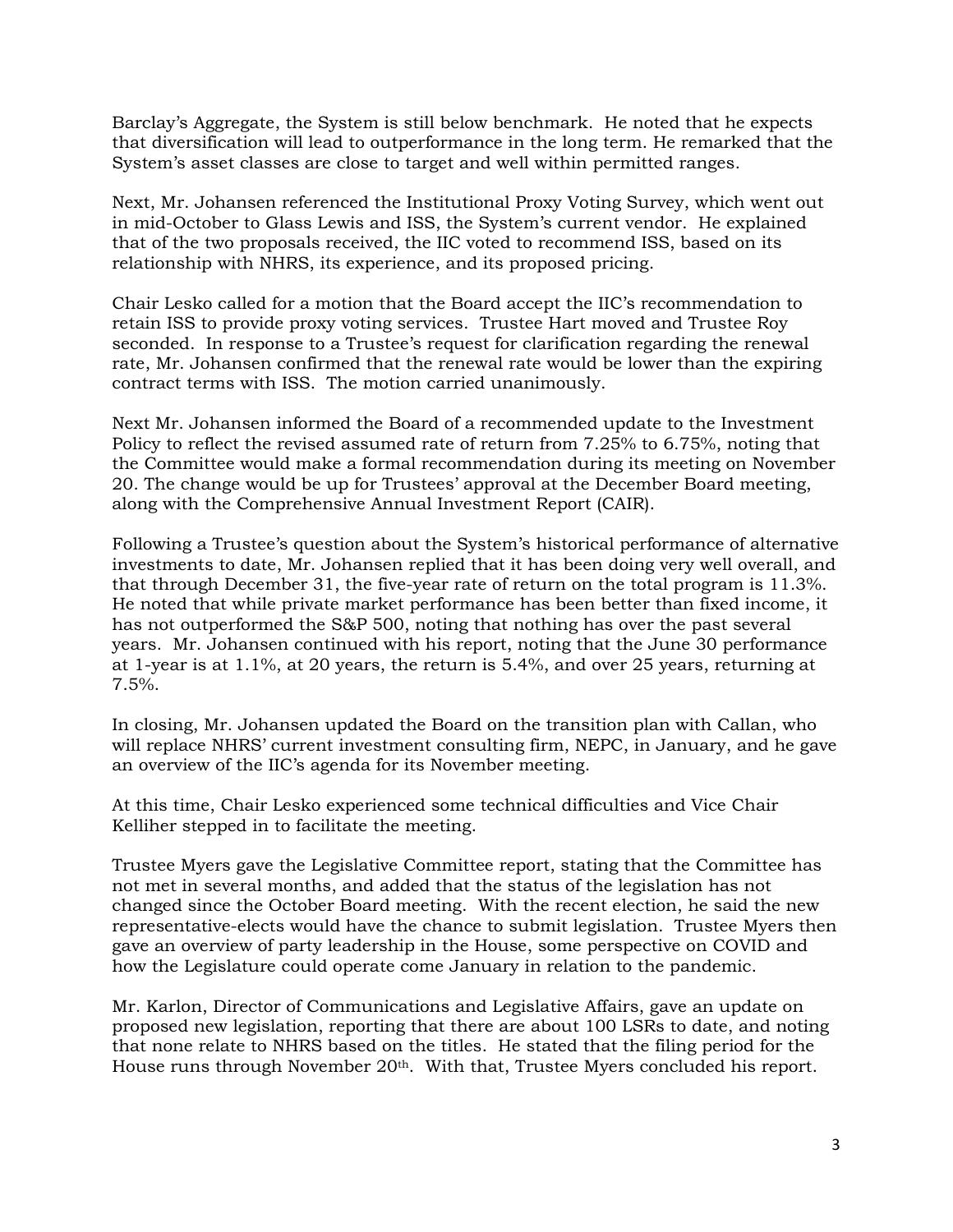Chair Lesko returned to the meeting and called on Trustee Coates for the Benefits Committee report however, Trustee Coates was experiencing audio issues, and Chair Lesko called on Trustee Hart for the PPCC report.

Trustee Hart reported that the PPCC met twice since the last Board meeting, first on October 16, at which time it approved its September 24 meeting minutes, and reviewed the status of the pending search for an Executive Director, followed by a nonpublic session on personnel matters. He reported that the Committee met on October 30, and it approved its October 16 meeting minutes and continued discussion on the progress of the Executive Director search. Mr. Hart stated the Committee had received about a dozen resumes at that time, and that a sub-committee evaluated the responses, narrowing down to six candidates who were presented three essay questions to respond to by November 9. Trustee Hart reported that the Committee would discuss the responses when it reconvenes this Friday to determine which candidates to schedule for videoconference interviews later this month.

Trustee Hart continued, stating that the Committee is contemplating the retention of a search firm, noting that Human Resources Manager Rosamond Cain had identified three firms that specifically focus on public pension plans. Mr. Hart noted that there would be considerable costs relative to hiring a search firm, adding that the firms typically set their fees at one-third of the annual compensation for the person hired. Mr. Hart then gave an overview of the timeline for the search and said the Committee anticipates a recommendation of the best candidate to the Board and acceptance of an offer by the end of the year. Lastly, Mr. Hart brought up the Executive Director evaluation and noted the importance of this exercise in identifying goals for the FY22 Strategic Plan.

Trustee Coates joined the Board meeting at 10:30 and provided the Benefits Committee report, noting that it met on November 3, 2020, at which time the Committee approved its August 18 meeting minutes, and went into non-public to review an overpayment recovery matter and the delayed responses from three disability retirees on providing supporting documents for re-examination. Mr. Coates concluded his report, stating that the Committee took no action during its non-public session.

Mr. Lagos gave a two-part presentation to the Board on the System's COVID Transition Plan. The first part focused on staff's work with Fusion Cell, the consultant that NHRS contracted with to assist in the formulaic approach to the Plan. He noted that Fusion Cell's extensive expertise and prior experience had proven to be invaluable to the process.

Mr. Lagos then gave an overview of the four proposed phases to the Transition Plan, which was designed to return more staff to the office and re-establish public access over the next six months. Mr. Lagos emphasized that the phases are fluid and that the System is handling the return conservatively and judiciously, requiring masks and temperature checks for all staff and visitors.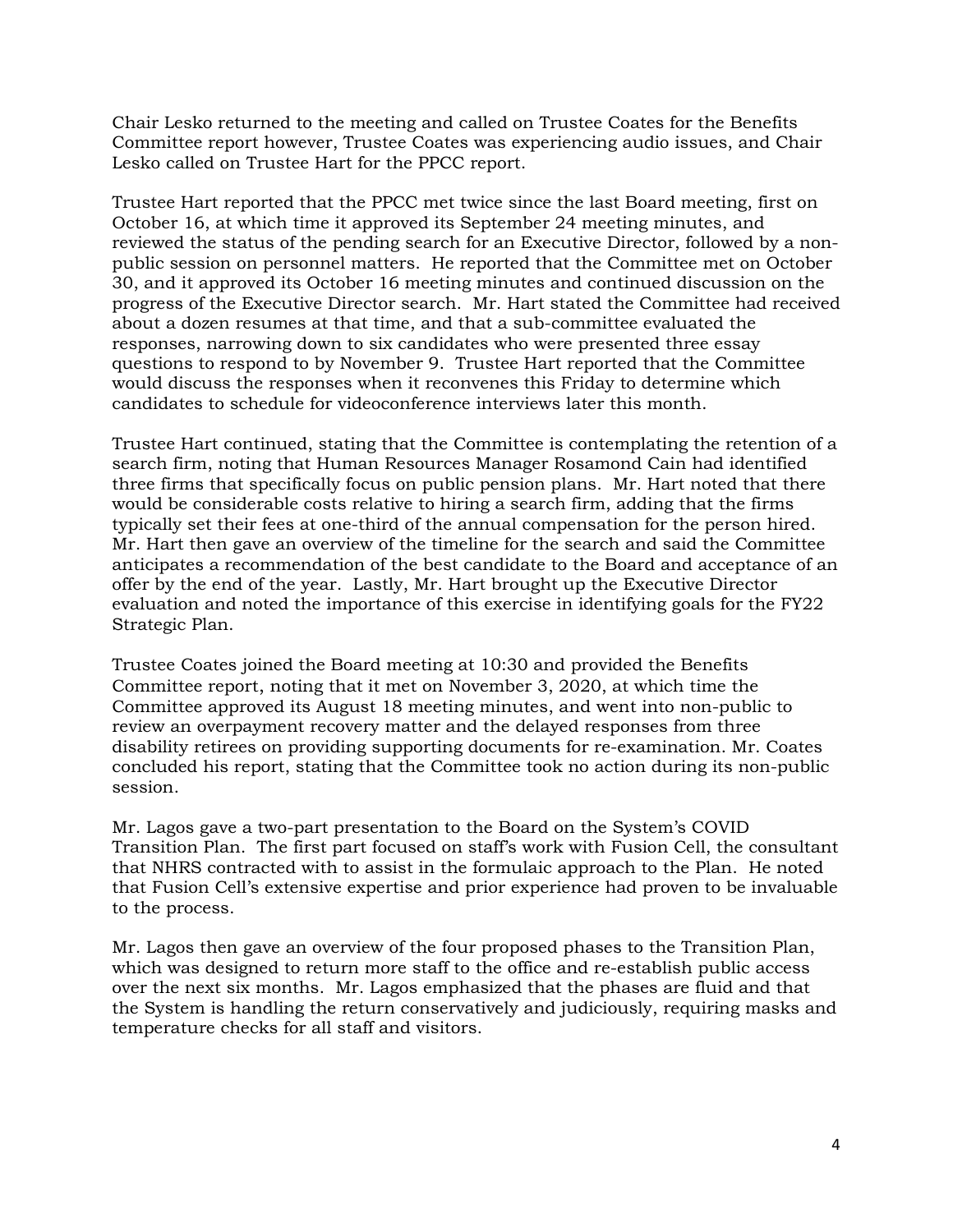Chair Lesko commended Mr. Lagos on his comprehensive report and the extensive planning involved with assuring the health and safety of the staff, as well as the System's members. Chair Lesko then moved to hear staff operating reports.

Mr. Lagos then began his operating report with the Employer Outreach Program, noting the System had recently presented to the School Administrators Association, the Association of Counties, and had recorded a presentation for NHMA's upcoming annual meeting. Trustee Coates attended the Association of Counties and shared that he had heard from county administrators and commissioners that it was informative and easy to understand for those not familiar with the legislature.

Mr. Lagos then reported on the status of the Contact Center, noting it is on schedule for early December. He added that NHRS is also interviewing other pension systems who are using LexisNexis offerings, which provide increased security for identifying callers. He noted that the call recording system is on backorder and would arrive a month after the Center's start date, but would not affect the launch.

Next, he addressed the KPMs, noting that results have been below the 95% benchmark for the past five out of seven months. Mr. Lagos expressed disappointment with the unusually low performance and managers know improvement is expected. Mr. Lagos mentioned the PGV3 Project, noting that Project Manager Cecile Merrill is keeping it moving along well. He then reported on the customer satisfaction survey, stating that he expected to see improvement in email and phone call satisfaction scores with the implementation of the Contact Center.

In closing, he notified the Board of his recent authorization to purchase two kiosks to conduct health screenings for staff and visitors, as part of the aforementioned COVID Transition Plan. In response to a Trustee's question, Director of IT Frank Clough said that although he did not have a specific delivery date, the kiosks were expected to arrive in about a month.

Next, Ms. Merrill gave a progress update on the PGV3 project, stating that it is 31% complete overall, adding that Deliverable 2, which involves employer reporting, is at 99% completion. She said the System has started on Deliverable 3 (D3), which is benefit calculations, and is 9% complete. Ms. Merrill stated LRS is still on a travel ban and continues to work with NHRS remotely. Ms. Merrill noted that there were seven change requests out of D3 and of those, the System has chosen three and Ms. Merrill is reviewing them with Mr. Lagos. Mr. Lagos noted that there is a Steering Committee scheduled to meet Friday with regard to the project, noting that it meets quarterly.

Mr. Crutchfield gave his Legal operating report, noting that Legal is undergoing a process improvement plan for the Employer Audit operation in response to not meeting its KPM regarding productivity. He reported that a new employer auditor began last week on the same day another auditor switched positions to a different department. He then commended Internal Auditor Nancy Cone for her assistance and recommendations on how to revise audit procedures and streamline information that the System requests and records, and how NHRS presents its reports to the employers. In other business, Mr. Crutchfield noted that Attorney Cavanaugh is working on the annual review of the Governance Manual, which will come before the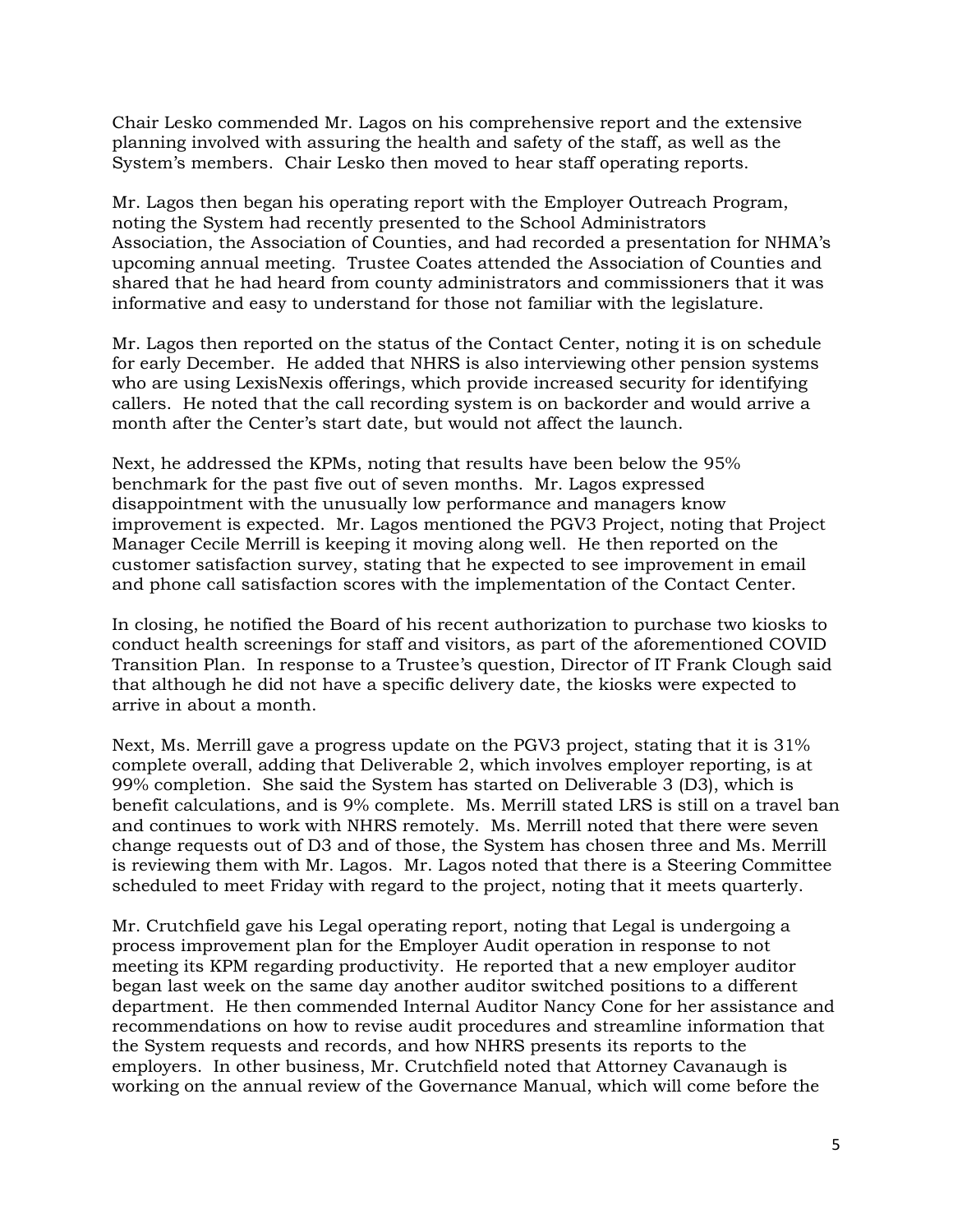Board at its January meeting, as will the annual renewal of the System's fiduciary insurance policy.

Director of Finance Gerard Murphy, prior to his operating report, introduced David Kausch of GRS, who gave an overview of the FY20 Comprehensive Annual Financial Report (CAFR) schedule, noting that this actuarial review did not have any direct impact on contribution rates. He noted that the funded ratio increased to 61%, below the expectation of 61.7%. He also reported that the market return on assets was at 1.12%, resulting in an actuarial return of 5.54%, due to five-year smoothing.

Mr. Murphy thanked Mr. Kausch and proceeded to give his operating report, noting the net position as of September 30 was at \$9.4 billion, an increase of \$261 million in the first quarter of FY21. He added that cash flows were as expected, with a drop in the most recent month's contributions because of the prior year being a three-payroll month for many employers, as opposed to a two-payroll month. He noted that FY21 spending is under budget through the first quarter.

He then reported on KPMs, noting that Finance missed two KPMs due to limited staff and the prioritization of PGV3 Deliverable 2 UAT testing for employer reporting. He expects improvement now that testing is complete.

Mr. Murphy stated that with regard to the FY20 Audit, Finance is on schedule to present the CAFR and is in constant contact with Plante Moran, who now has a draft copy of the CAFR. He added that GASB 67 and 74 reports would also go before the Board at its December meeting. Lastly, he updated the Board on the Statutory FY21 budget, which the State will consider at the scheduled Governor's budget hearings on November 19, 20, and 23. Mr. Murphy expects the State will invite the System to testify, as in the past.

Director of IT Frank Clough presented his operating report, informing the Board that the Enterprise Firewall project is underway, stating that IT has been in negotiations with the vendor and is awaiting a revised price. Mr. Clough referenced the Contact Center, noting that IT is managing the work on infrastructure and servers. He then noted the completion of a fire-alarm upgrade, and updated the Board on the virtualization project for PGV2, which would allow staff to access Pension Gold remotely on their laptops, resulting in improved performance. He continued his report, noting that IT is working with Consolidated Communications on the pending bandwidth upgrade, to better support remote staff. Lastly, Mr. Clough reported that the external vendor finished penetration testing on November 2, and added how the process works. Mr. Clough noted that IT expects the final report shortly.

Member Services Director Nancy Miller gave her report, noting that staff had completed actuarial option testing and that the results are with GRS for review. Ms. Miller then reported on various department issues with staffing, noting her team had five staff members move to the Contact Center, resulting in the need to fill three positions. She informed the Board that Member Services is working with the Contact Center Manager and Supervisor on training materials and carving out time for transition schedules for training staff, balanced with maintaining ongoing customer service activities.